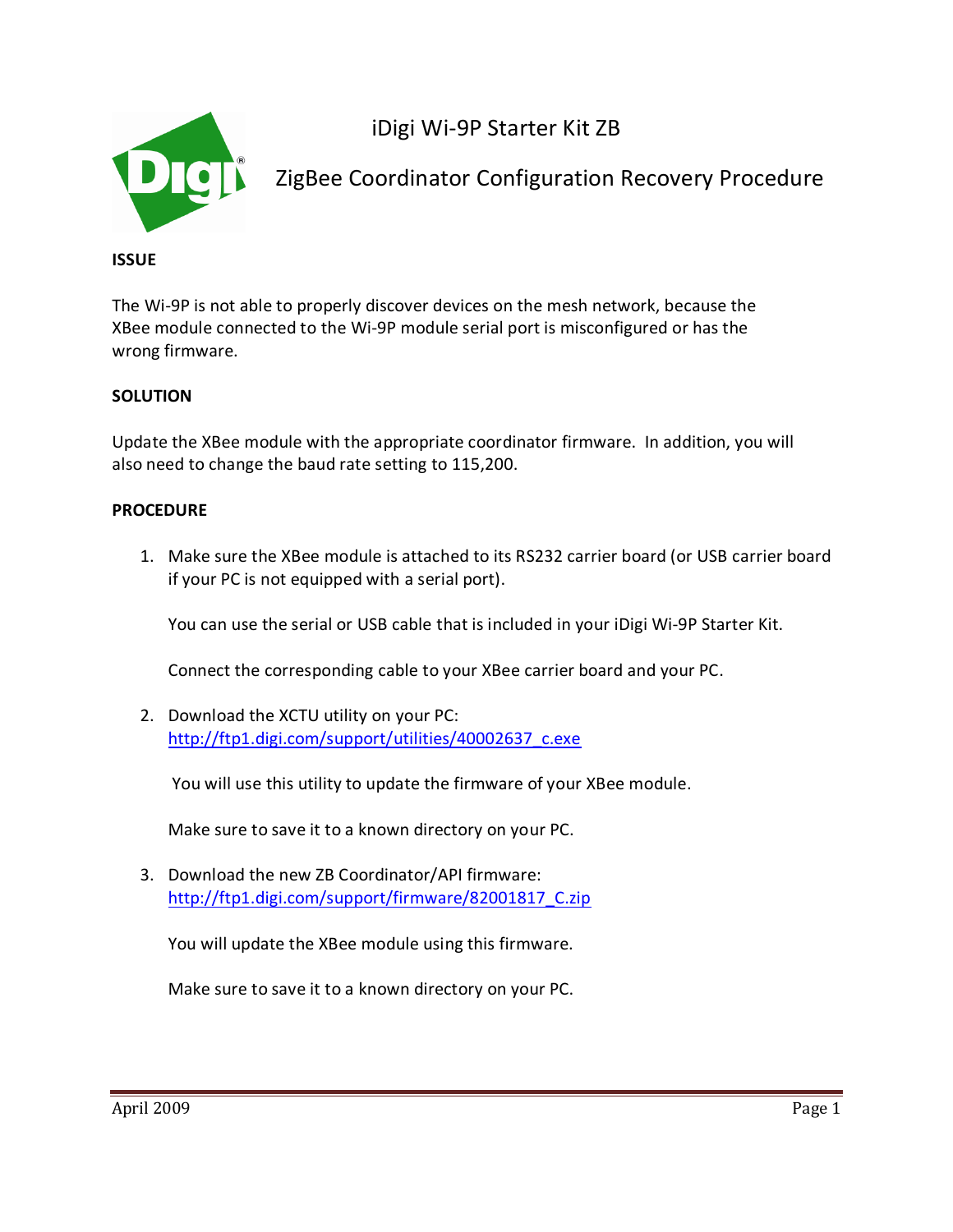- 4. Prepare the XCTU utility for updating the firmware on the XBee module
	- Open the XCTU utility
	- Click on the 'Modem Configuration' tab
	- Now click the 'Download new versions' button
	- The 'Get new Versions' dialog will open
	- Click the 'File' button and point it to the ZIP file (82001817\_C.zip) you downloaded in step 2
	- Click the 'Done' button.

| Remote Configuration                                                       |                                 |                        |                                      |
|----------------------------------------------------------------------------|---------------------------------|------------------------|--------------------------------------|
| PC Settings   Range Test   Terminal                                        | Modem Configuration             |                        |                                      |
| Modem Parameters and Firmware-<br>Write:<br>Read<br>Restore                | Parameter View-<br>Clear Screen | <b>Profile</b><br>Save | Versions<br>Download new<br>versions |
| Always update firmware                                                     | Show Defaults                   | Load                   |                                      |
| <b>Function Set</b><br>Modem:                                              |                                 |                        | Versio                               |
| <b>UNKNOWN</b>                                                             |                                 |                        |                                      |
|                                                                            |                                 |                        |                                      |
|                                                                            |                                 |                        |                                      |
|                                                                            |                                 |                        |                                      |
|                                                                            |                                 |                        |                                      |
|                                                                            |                                 |                        |                                      |
|                                                                            |                                 |                        |                                      |
|                                                                            |                                 |                        |                                      |
|                                                                            |                                 |                        |                                      |
|                                                                            |                                 |                        |                                      |
|                                                                            |                                 |                        |                                      |
|                                                                            |                                 |                        |                                      |
|                                                                            |                                 |                        |                                      |
|                                                                            |                                 |                        |                                      |
|                                                                            |                                 |                        |                                      |
|                                                                            |                                 |                        |                                      |
|                                                                            |                                 |                        |                                      |
|                                                                            |                                 |                        |                                      |
| Press 'Read' to discover an attached modem or select the modem type above. |                                 |                        |                                      |

- 5. Update the XBee module firmware using XCTU
	- Open XCTU and click on the 'PC Settings' tab
- Select the COM port connected to the XBee module (which is on the RS232 or USB board)
	- Select a baud rate of 9,600
	- Click on the 'Host Setup' tab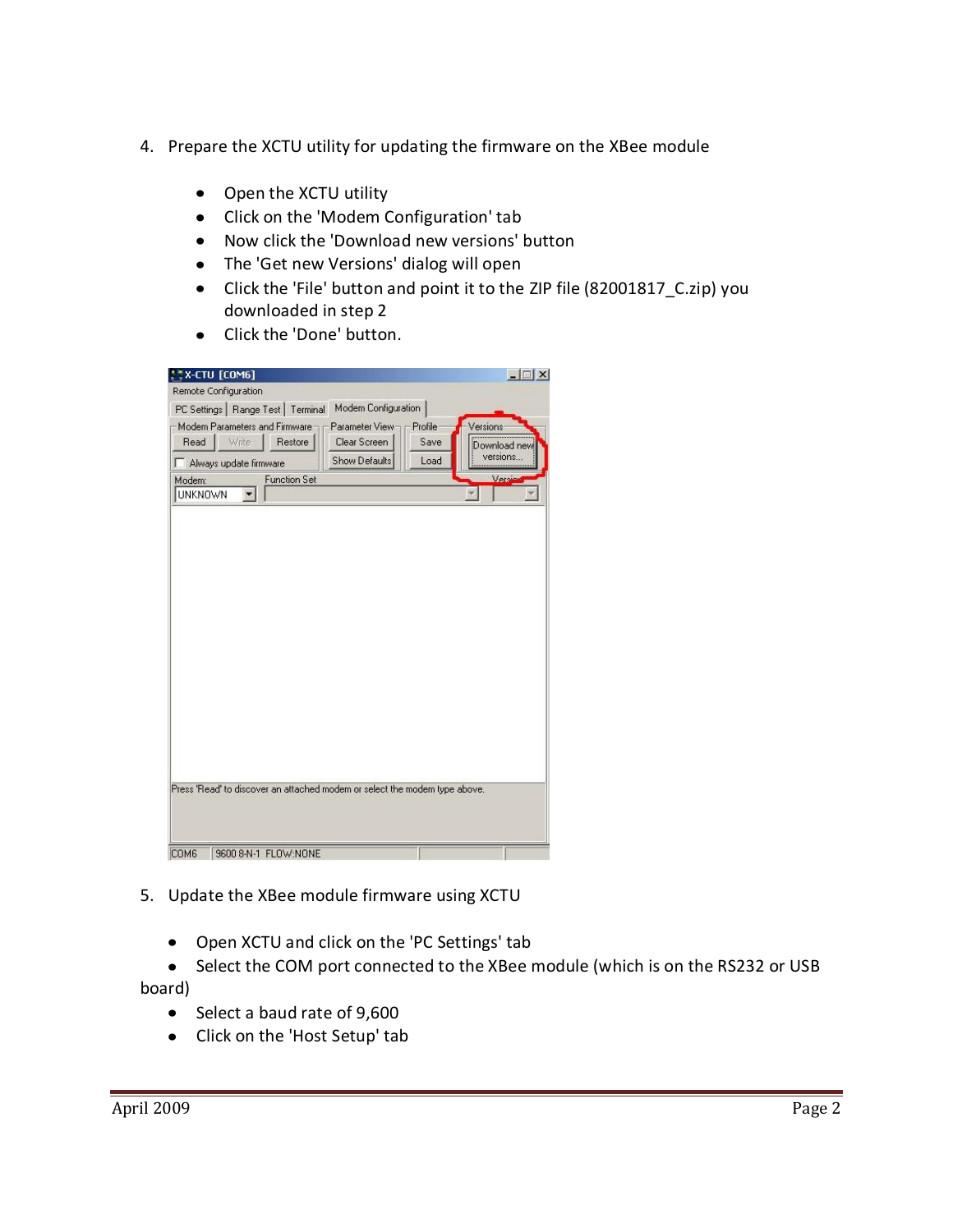• Make sure the 'Enable API' box is unchecked

| X-CTU                                                                     |                   | $ \Box$ $\times$              |
|---------------------------------------------------------------------------|-------------------|-------------------------------|
| About                                                                     |                   |                               |
| PC Settings   Range Test   Terminal   Modem Configuration                 |                   |                               |
| Com Port Setup                                                            |                   |                               |
| Select Com Port                                                           |                   |                               |
| Communications Port (COM1)<br>ConnectPort X2 - Port 1 (COM17)             | Baud              | 9600                          |
| Digi Connect ME - Port 1 (COM19)                                          | Flow Control NONE |                               |
| Digi Connect Wi-ME - Port 1 (COM20)<br>Digi PKG-U Serial Port Adap(COM21) |                   |                               |
| EdgePort [V20434211] Serial (COM4)                                        | Data Bits         | $\blacksquare$<br>8           |
| EdgePort [V20434211] Serial (COM5)<br>EdgePort IV204342111 Serial (COM6)  | Parity            | $\blacksquare$<br><b>NONE</b> |
| EdgePort [V20434211] Serial [COM7]                                        |                   | $\overline{\phantom{a}}$      |
| USB Serial Port (COM16)<br>Verited RealPort Device - P (COM18)            | <b>Stop Bits</b>  | l1                            |
|                                                                           |                   | Test / Query                  |
|                                                                           |                   |                               |
| Host Setup   User Com Ports   Network Interface                           |                   |                               |
| API                                                                       |                   |                               |
| Enable API                                                                |                   |                               |
| $\Box$ Use escape characters $\Box$ ATAP = 21                             |                   |                               |
| AT command Setup                                                          |                   |                               |
| <b>ASCII</b><br>Hex                                                       |                   |                               |
| 2B<br>Command Character (CC)                                              |                   |                               |
|                                                                           |                   |                               |
| 1000<br>Guard Time Before (BT)                                            |                   |                               |
| 1000                                                                      |                   |                               |
| Guard Time After (AT)                                                     |                   |                               |
| Modem Flash Update                                                        |                   |                               |
|                                                                           |                   |                               |

- Now click on the 'Modem Configuration' tab.
- Select 'XB24-ZB' under 'Modem: XBee'
- Select 'ZIGBEE COORDINATOR API' under 'Function List'
- Select '2141' under 'Version' **Note:** The option '2141' will not be visible if you did not pick the proper firmware version as outlined in step 2!
- Check the 'Always update firmware' box
- Click on the 'Write' button to initiate the firmware update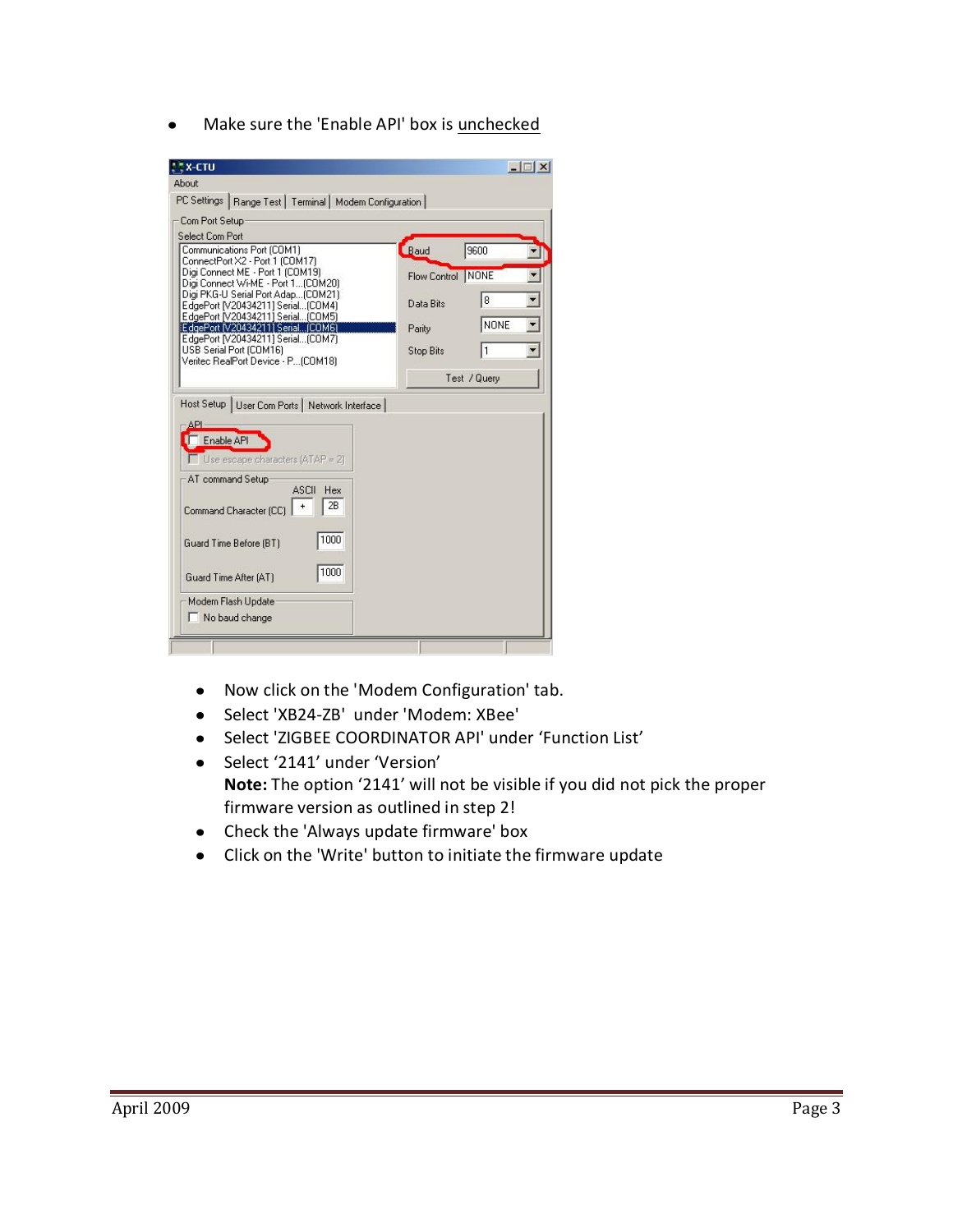|                         | <b>Remote Configuration</b>                                             |
|-------------------------|-------------------------------------------------------------------------|
|                         | Modem Configuration<br>PC Settings   Range Test   Terminal              |
|                         | Modem Deremotors-and Firmware<br>Parameter View-<br>Versions<br>Profile |
| Read                    | Write<br>Restore<br>Clear Screen<br>Save<br>Download new                |
|                         | versions<br><b>Show Defaults</b><br>Load<br>V Always update firmware    |
| Modem: XBEE             | <b>Function Set</b><br><b>SUPPORT</b>                                   |
| $XB24-ZB$               | ZIGBEE COORDINATOR API<br>2141                                          |
| <b>ENGIN</b> Networking |                                                                         |
|                         | <b>D</b> ID - PAN ID                                                    |
|                         | SC - Scan Channels                                                      |
|                         | — ■ SD - Scan Duration                                                  |
|                         | — ■ ZS - ZigBee Stack Profile                                           |
|                         | — <mark>D</mark> NJ - Node Join Time                                    |
|                         | - □ OP - Operating PAN ID                                               |
|                         | DI - Operating 16-bit PAN ID                                            |
|                         | CH - Operating Channel                                                  |
|                         | NC - Number of Remaining Children                                       |
|                         | Addressing                                                              |
|                         | DH - Destination Address High                                           |
|                         | DL - Destination Address Low                                            |
| ж                       | NI - Node Identifier                                                    |
|                         | NH - Maximum Hops                                                       |
|                         | <b>BH</b> - Broadcast Radius                                            |
|                         | AR - Many-to-One Route Broadcast Time                                   |
|                         | DD - Device Type Identifier                                             |
|                         | NT - Node Discovery Backoff                                             |
|                         | NO - Node Discovery Options                                             |
|                         |                                                                         |

After a moment, you will see a dialog box asking you to reset the XBee module.

| Info                                                                                                                                                                                                                                                                                                                     |  |  |
|--------------------------------------------------------------------------------------------------------------------------------------------------------------------------------------------------------------------------------------------------------------------------------------------------------------------------|--|--|
| Action Required<br>Unable to communicate with modem.<br>Verify com port selection then perform action below or Cancel.                                                                                                                                                                                                   |  |  |
| XStream and XCite<br>PKG-R<br>1 Power off modem<br>2.Press & hold Config Switch while turning power on,then release.<br>3. This box will automatically close when action is successful.<br>PKG-LI<br>1.Hold Config Switch.<br>2 Press and release Beset Switch.<br>3.Release Config Switch (box will close upon success) |  |  |
| $\times$ Tend<br>1.Press and hold Config Switch for 2 seconds. [release when box]<br>closes)                                                                                                                                                                                                                             |  |  |
| XBEE<br>1. Press and release Reset Switch. Dialog Box should close within<br>10 seconds after switch is released.                                                                                                                                                                                                        |  |  |
| Cancel                                                                                                                                                                                                                                                                                                                   |  |  |

Now press the reset button on the XBee carrier board.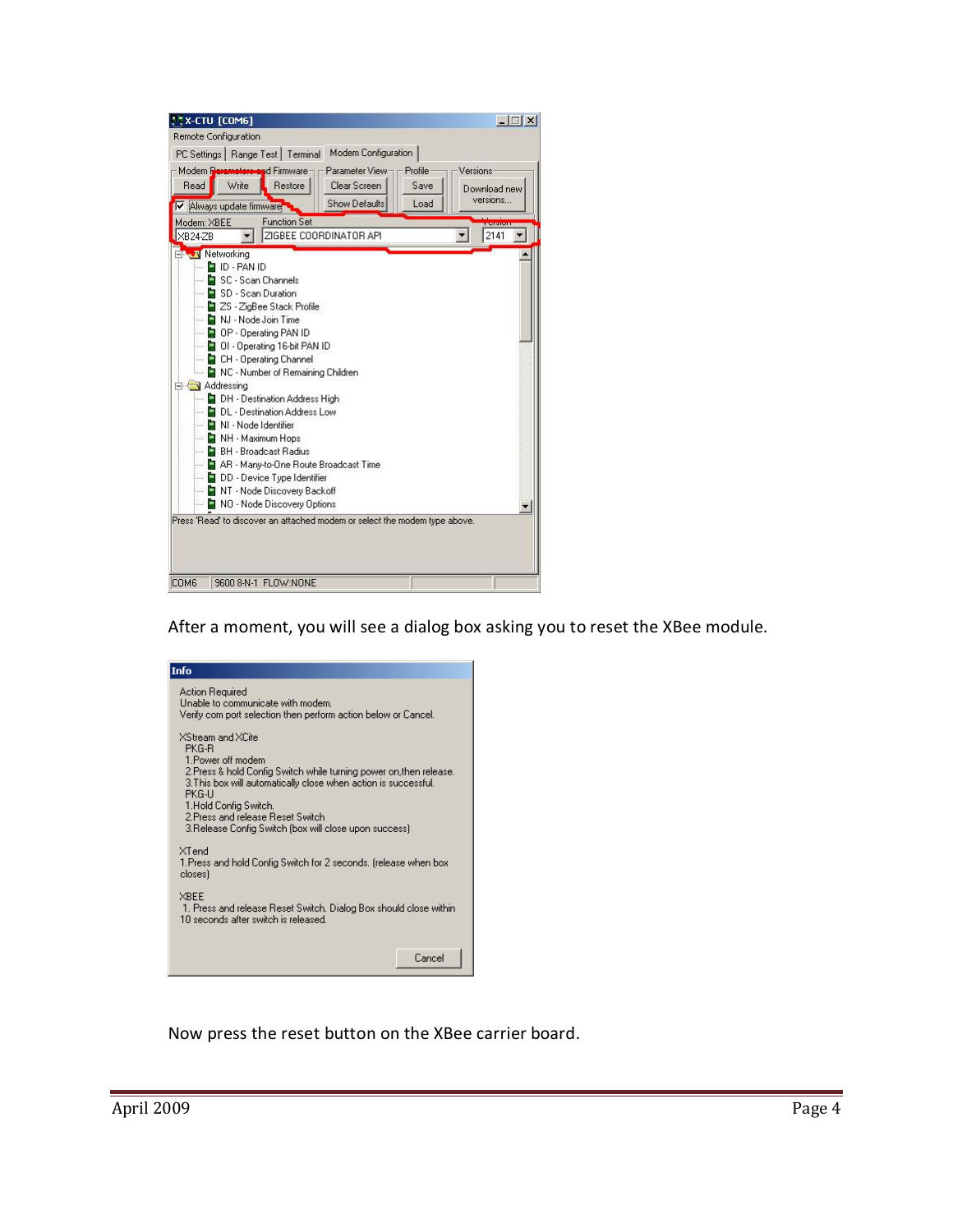After pressing the reset button, XCTU will indicate that it is in the process of programming the XBee module.

If the dialog box comes up again, simply ignore it by clicking 'Cancel'.

*At this point you have successfully updated the firmware of your XBee module!*

**Note:** You can verify the successful firmware update by going back to the 'PC Setting' tab, selecting the 'Host Setup' tab, checking 'Enable API', and then selecting the 'Test/Query' button. The modem should respond with its firmware version (see below).



- $\bullet$ Now go back to the 'Modem Configuration' tab
- Press the 'Read' button
- Scroll down to the 'Serial Interfacing' section
- Click on' BD Baud Rate' and change the value to '7 115200'
- Now uncheck the 'Always update firmware' box and press the 'Write' button $\bullet$